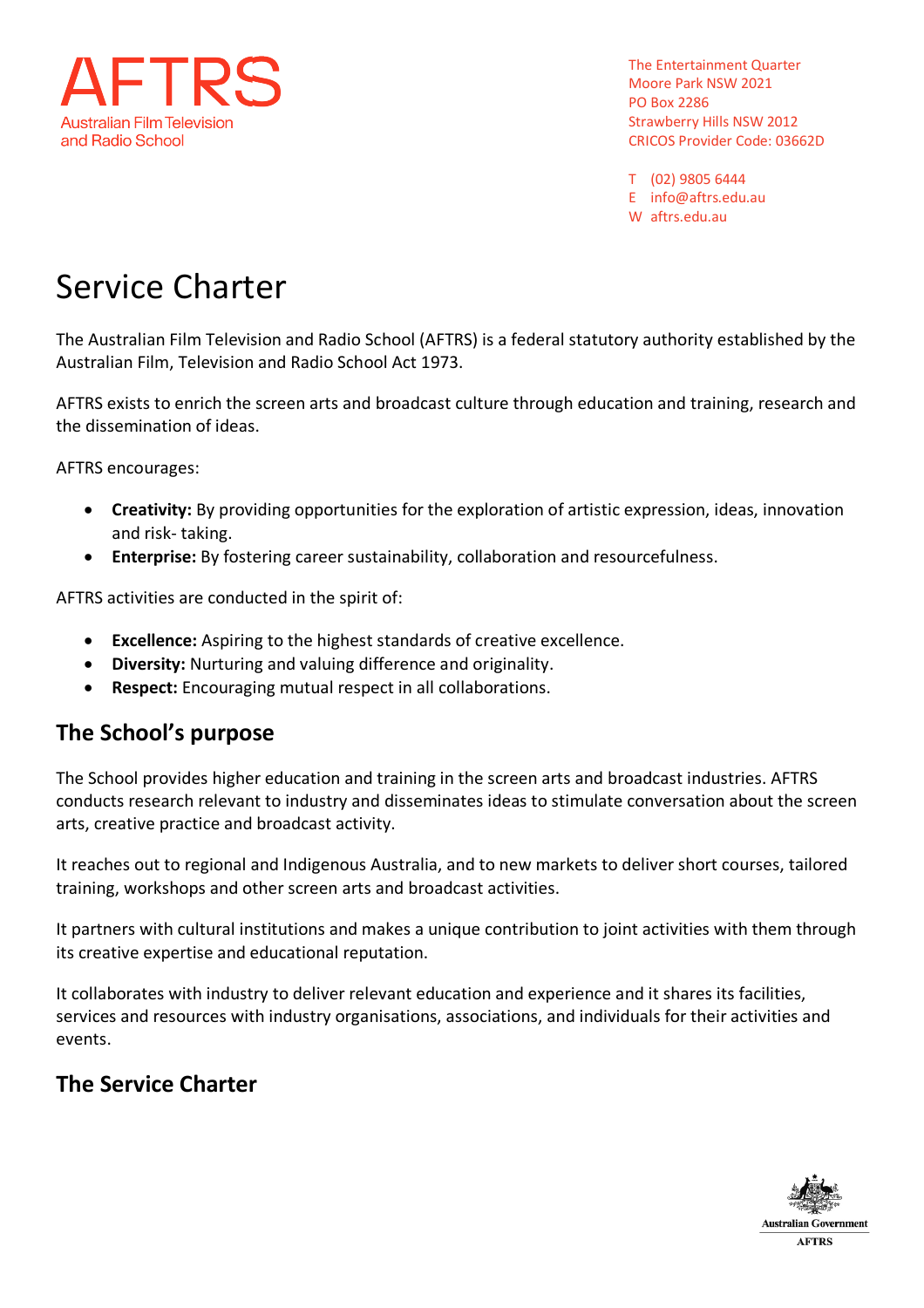

T (02) 9805 6444 E info@aftrs.edu.au W aftrs.edu.au

The Service Charter explains the standards of service that clients of AFTRS can expect. It also sets out the steps that may be taken if these standards are not met.

### **Clients**

- Students
- Screen arts and broadcasting professionals
- Members of the public

## **Who can study at AFTRS**

#### **Award courses**

AFTRS offers the following award courses: Master of Screen Business, Graduate Diploma of Screen Business, Bachelor of Arts (Screen), and Advanced Diplomas and Diplomas in a number of different disciplines.

AFTRS award courses are open to Australian and New Zealand citizens and Australian permanent residents. However, New Zealand citizens are not eligible for FEE-HELP.

AFTRS does not offer award courses to people with student (or other) visas. The School is not registered on the Commonwealth Register of Institutions and Courses for Overseas Students (CRICOS).

Also on offer are introductory courses in Core Radio Skills and Introduction to Film to enable students to prepare to undertake an award course.

#### **Short courses**

AFTRS Open delivers short courses to Australian and New Zealand citizens and Australian permanent residents.

People with visas, such as visitor visas or working holiday visas, may be eligible to apply for entry into AFTRS Open Short Courses depending on the conditions attached to their visas.

More information on visas refer to the Department of Immigration & Border Protection http://www.immi.gov.au/ website or a migration agent.

Support services include:

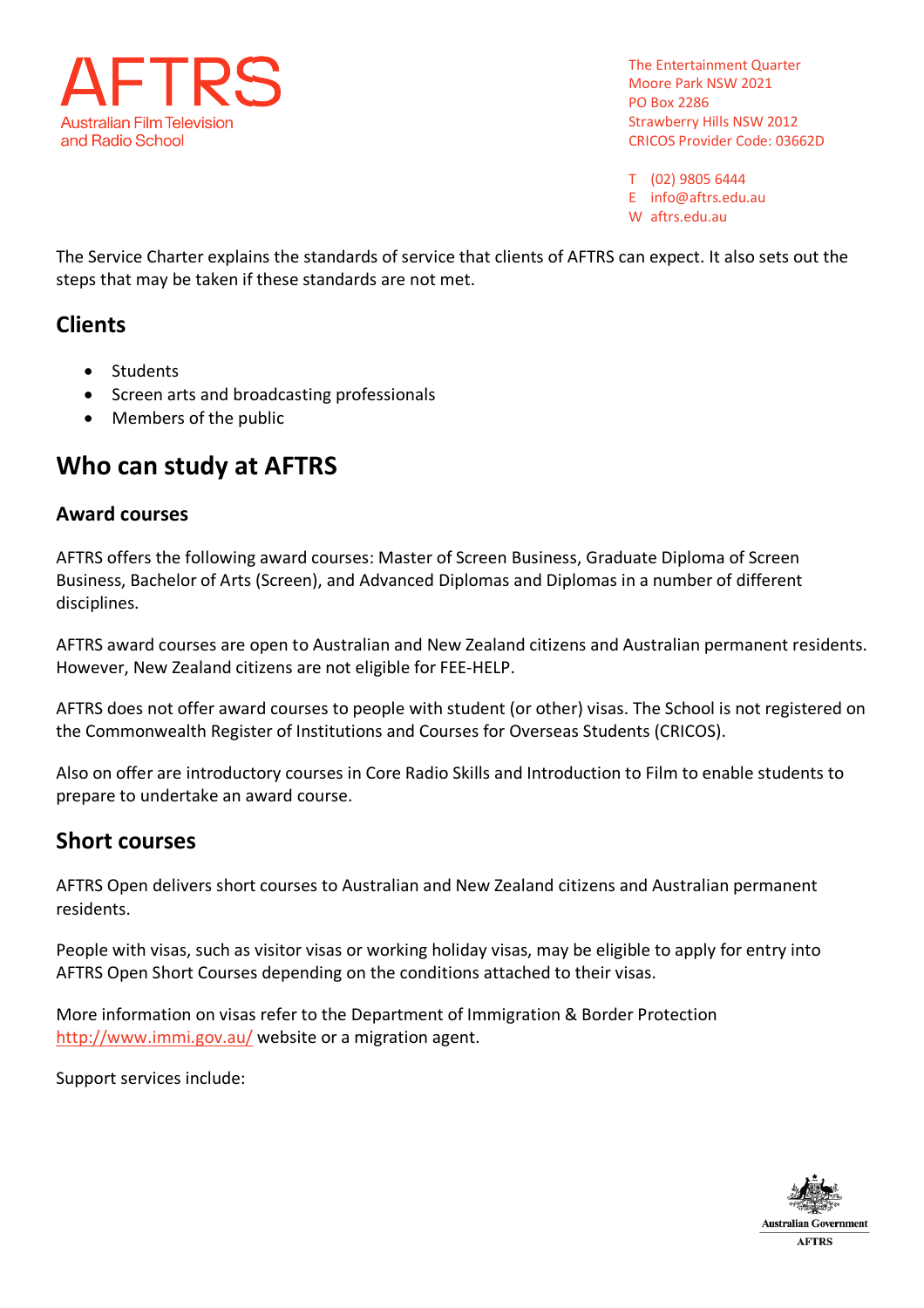

T (02) 9805 6444 E info@aftrs.edu.au W aftrs.edu.au

- Library
- Sales and distribution assistance and advice.

#### **Service standards**

AFTRS is committed to:

- Addressing clients' needs promptly and comprehensively
- Fostering a professional and courteous approach by staff when dealing with clients.
- Investigating problems brought to our attention and implementing new policies and procedures to ensure the same problem does not occur again
- Complying with our Equal Opportunity and Disability Access Plans
- Reflecting current client and industry values and expectations in the design and delivery of our programs and services

## **Accessibility**

- Staff will be contactable by telephone, email, in person or by fax, during normal business hours
- Staff will identify themselves to you over the telephone and in person
- Staff will provide a contact name and telephone number in correspondence
- Calls to the switchboard at the Sydney headquarters will be answered between 9.00am and 5.30pm each business day
- Staff/Students with an identified disability who are selected for a position/course will be provided with appropriate facilities and support as required within AFTRS economic means.

#### **Responsiveness**

- Responding to telephone and email messages, usually within one working day subject to availability of staff
- Providing an acknowledgment to inquiries received by letter, e-Mail or fax within 7 days
- Providing, wherever possible, a substantive response within 28 days. If this is not possible, we will keep the client informed
- Acknowledging all applications for courses and notifying all applicants of the outcome of their application prior to the course commencing.
- The quality of AFTRS service provision is enhanced when clients:
- Clearly identify themselves and the nature of their query
- Make clear and reasonable requests
- Provide timely and accurate information
- Treat AFTRS staff with courtesy